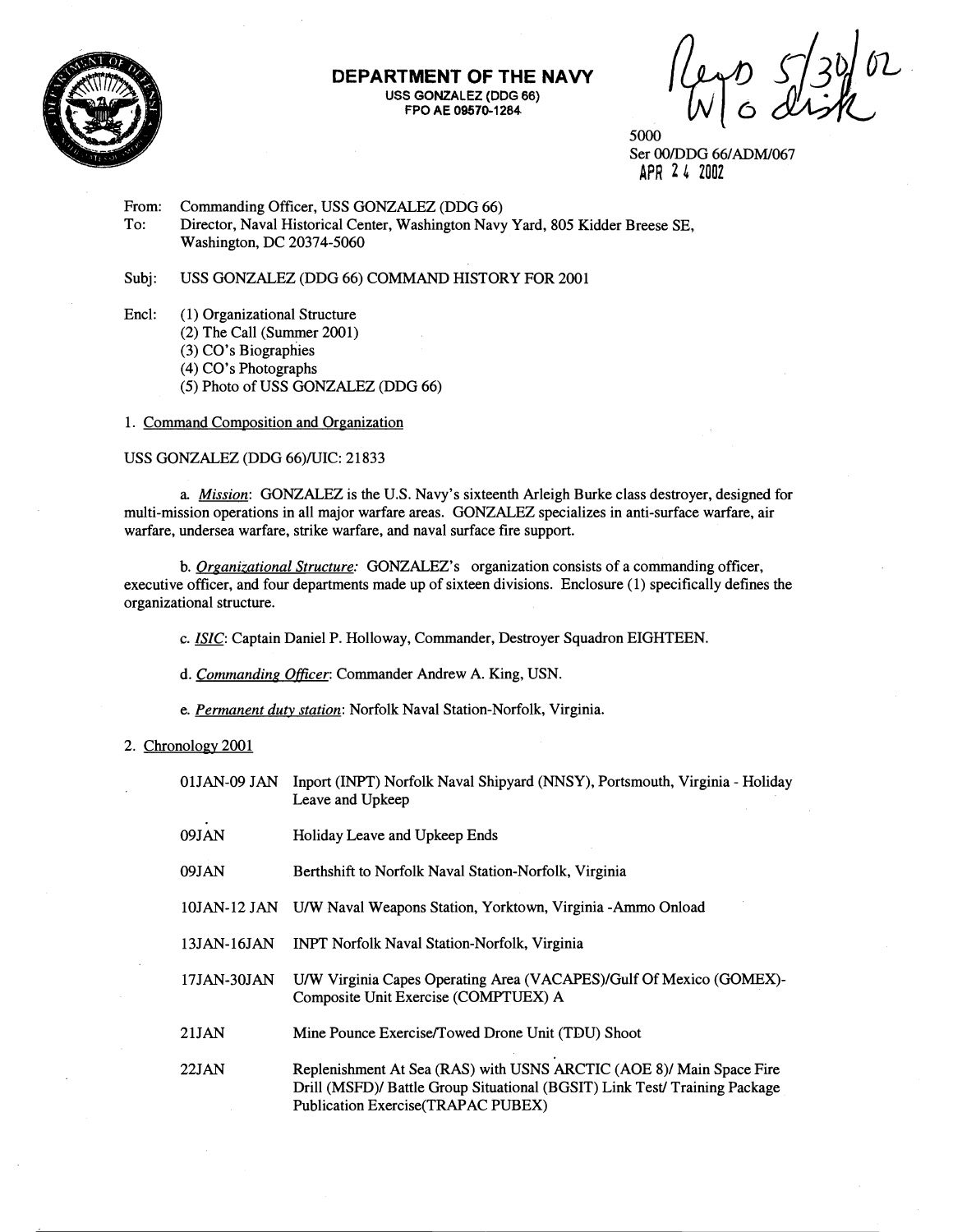| Surface Warfare Exercise (SUWEX)/ Jamming Exercise (JAMEX)/ Mine<br>Interdiction Operations (MIO)/ BGSIT Link Test |
|--------------------------------------------------------------------------------------------------------------------|
| Air Defense Exercise (ADEX)/TRAPAC PUBEX                                                                           |
| SUWEX/JAMEX/Jammed Gun Drill/BGSIT Link Test                                                                       |
| 5"Gunnery Exercise (GUNEX)/ADEX/MIO/ Anti-Submarine Warfare Exercise<br>(ASWEX)                                    |
| RAS WITH USNS ARCTIC (AOE 8)/ Integrated Training Team (ITT) Drill                                                 |
| War-At-Sea Exercise (WASEX)                                                                                        |
| Moor-NNSY, Portsmouth, Virginia (Berth 11/12)                                                                      |
| <b>INPT NNSY</b>                                                                                                   |
| 27FEB-27MAR U/W VACAPES/GOMEX-COMPTUEX B/ Joint Task Force<br>Exercise (JTFEX)                                     |
| COMMANDER NAVAL SURFACE FORCES ATLANTIC<br>(COMNAVSURFLANT) Visit                                                  |
| Link 16 Long Look                                                                                                  |
| ASW Defense of Main Body Exercise                                                                                  |
| Standoff Land Attack Missile Exercise (STOMPEX)/ADEX/Coordinated<br><b>ASWEX</b>                                   |
| ASW Passive & Active TRACKEX/Sea Combat Commander Exercise (SCCEX)                                                 |
| ASW Vectoring Tactics (VECTACS)                                                                                    |
| RAS with USNS ARCTIC (AOE 8)/ Torpedo Exercise (TORPEX)                                                            |
| KINGFISHER OPERATIONS (OPS)                                                                                        |
| Missile Exercise (MISSELEX) Anti-Air Warfare (AAW)-1                                                               |
| MISSELEX AAW-2 & AAW-3                                                                                             |
| MISSELEX AAW-4/Unified Warrior TORPEX                                                                              |
| <b>GUNEX</b>                                                                                                       |
| TDU Close-In Weapons System (CIWS) Shoot                                                                           |
|                                                                                                                    |
| Chemical Biological Radiological Drill (CBR)                                                                       |
| Towing Exercise (TOWEX)                                                                                            |
|                                                                                                                    |

 $\sim 10^{-1}$ 

 $\overline{2}$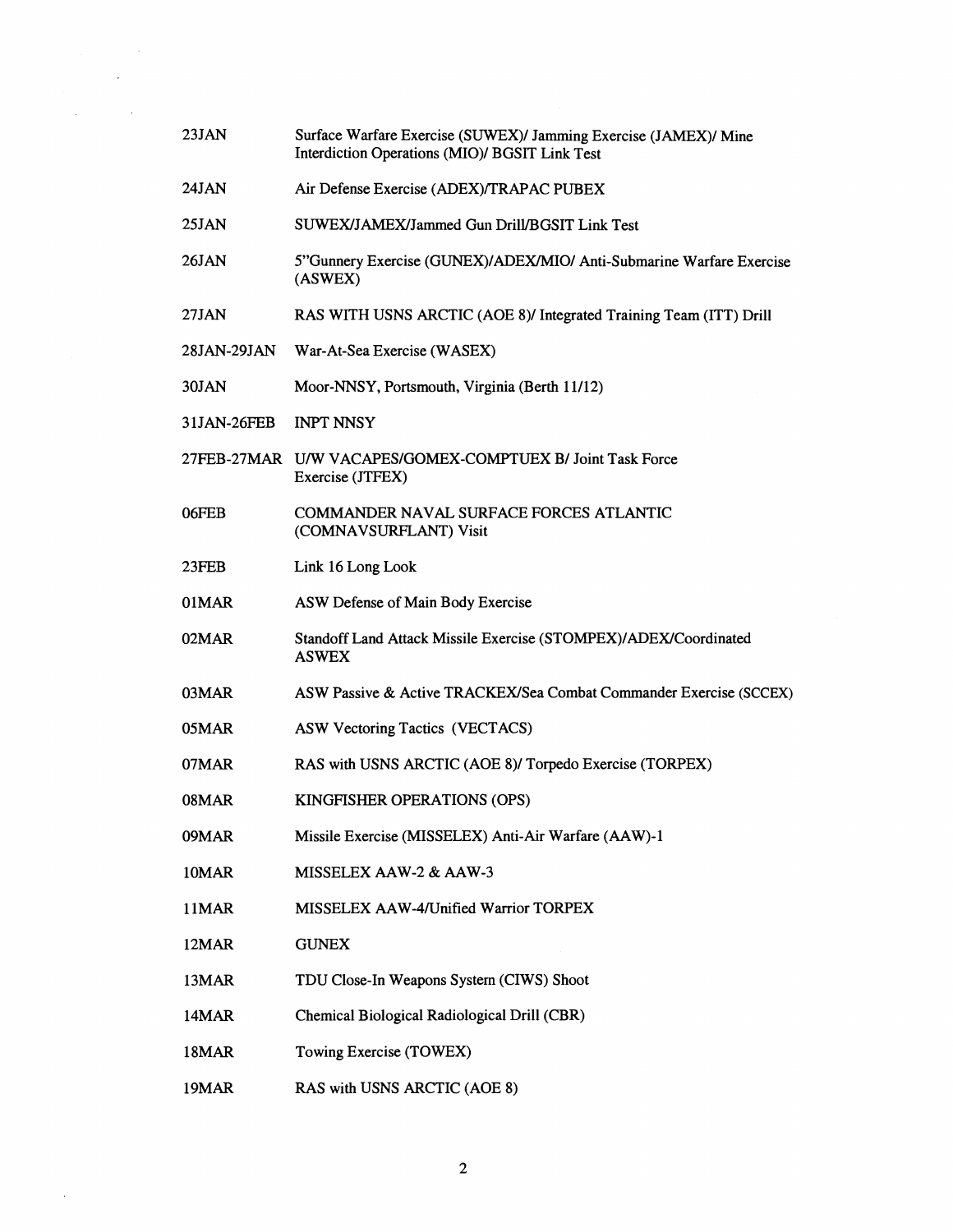|          | 27MAR-24APR Pre-Deployment Leave and Upkeep Period                                                                                     |
|----------|----------------------------------------------------------------------------------------------------------------------------------------|
| 25APR    | U/W Deployment                                                                                                                         |
| 26APR    | Tactical Towed Array Sonar (TACTAS)/ NIXIE STREAM                                                                                      |
| 27APR    | Divisional Tactics (DIVTACS)/ LINKEX                                                                                                   |
| 28APR    | Link Exercise (LINKEX)                                                                                                                 |
| 30APR    | RAS with USNS ARCTIC (AOE 8)                                                                                                           |
| 01MAY    | Search and Attack Unit (SAU) VS. Electro-Magnetic Acoustic Torpedo Target<br>(EMATT)/Sonar Self Noise Test                             |
| $02$ MAY | <b>Coordinated ASWEX</b>                                                                                                               |
| 04MAY    | DESTROYER SQUADRON EIGHTEEN (DESRON 18) Visit To Observe<br>ITT Drill/ RAS with USNS ARCTIC (AOE 8) VECTACS vs. U.S. Submarine         |
| 05MAY    | Encounter Exercise (ENCOUNTEREX)                                                                                                       |
| 06MAY    | <b>Steel Beach Picnic</b>                                                                                                              |
| 07MAY    | Photo Exercise/ADEX                                                                                                                    |
| 07MAY    | IN-CHOP to SIXTH FLEET                                                                                                                 |
| 09MAY    | <b>INPT Valencia</b> , Spain                                                                                                           |
| 10MAY    | Turnover with USS DEYO (DD 989)/U/W Western<br>Mediterranean Sonar Self Noise Test                                                     |
| 10MAY    | IN-CHOP to Surface Naval Forces Mediterranean (SNFM)                                                                                   |
| 12MAY    | Search and Rescue Exercise (SAREX)/ADEX/GUNEX                                                                                          |
| 13MAY    | <b>RAS</b>                                                                                                                             |
| 14MAY    | <b>ADEX/Simulated Coordinated Anti--Submarine Exercise</b><br>(CASEX)/ DIVTACS/Cross Pollenization/<br><b>Gunnery Exercise (GUNEX)</b> |
| 15MAY    | WASEX/ Surface Exercise (SURFEX)                                                                                                       |
|          | 16MAY-22MAY Port Visit (PVST)- Toulon, France                                                                                          |
| 22MAY    | Change Of Command (COC)                                                                                                                |
| 23MAY    | RAS/ Vertical Replenishment (VERTREP)                                                                                                  |
| 24MAY    | GUNEX/ Hull Exerxise (HULLEX)/CASEX/SURFEX/ADEX                                                                                        |
|          | 25MAY-01JUN EXERCISE TRIDENT D'OR: ADEX/CASEX/ENCOUNTEREX/GUNEX                                                                        |
| 02JUN    | RAS with USNS ARCTIC (AOE 8)/ASWEX/SUWEX/AAWEX                                                                                         |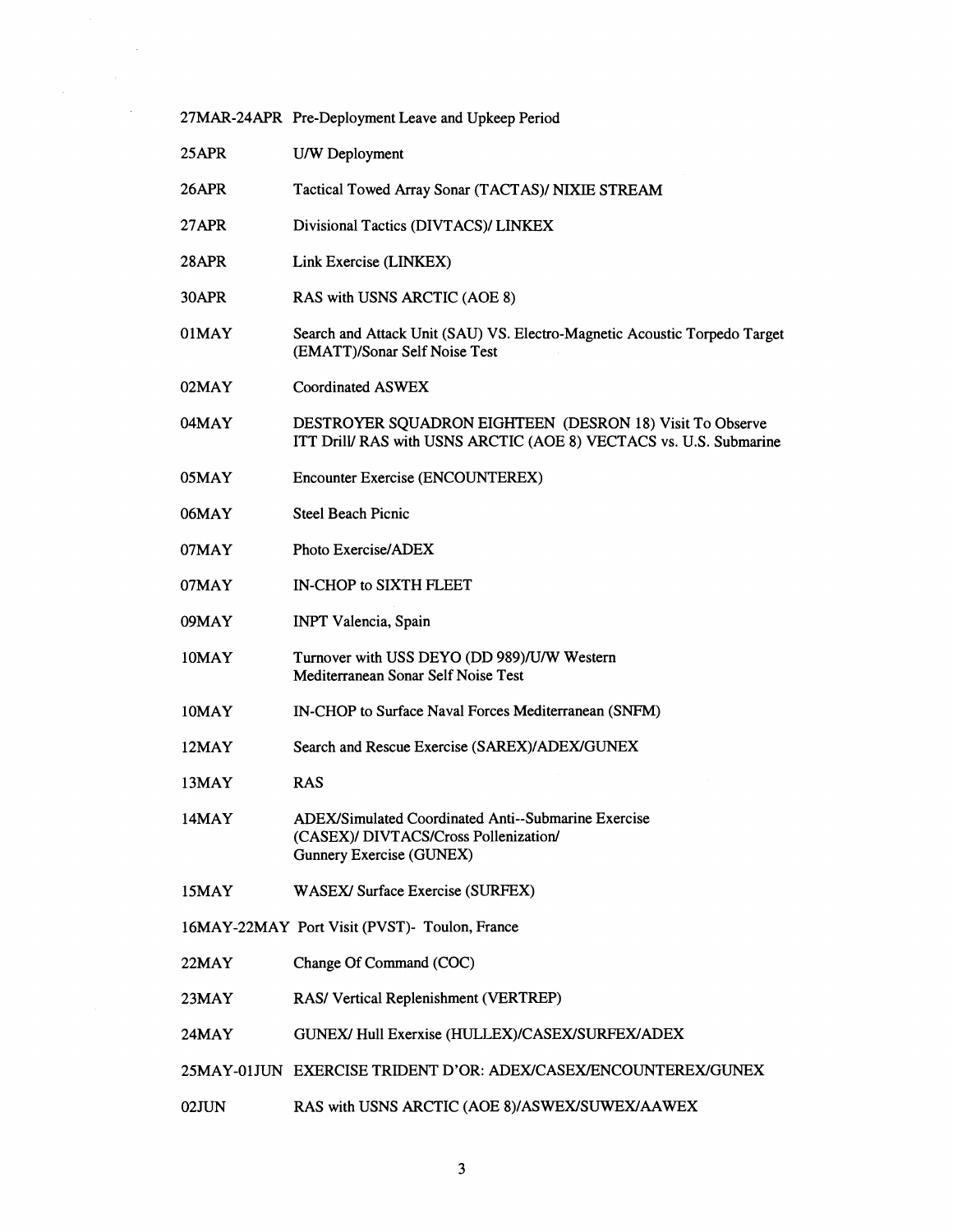03JUN-07JUN PVST Souda Bay, Greece

09JUN RAS with TCG AKAR (A 580)

09JUN Transit Durdunelles/Bosporus

10JUN-22JUN EXERCISE COOPERATIVE PARTNER: Synthetic Highline Transfer/Night RAS with TCG AKAR (A 580)/ DIVTACS/LEAPFROGS/Astern Refueling/Killer Tomato Shoot/SURFEX/MIO with SPS CATALUNA (F 73)/ADEX/SUW Screen Exercise/ COMMANDER SURFACE NATO FORCES MEDITERRANEAN (CSNFM) Visit/TOWEX

- 15JUN ASWEX/SUWEX/AAWEx
- 16JUN Anchor Poti, Georgia
- 23JUN RAS TCG AKAR (A 580)/ADEX/Cross Pollenization
- 24JUN-27JUN PASEX with Turkish NAVY
- 24JUN CASEX
- 25JUN RAS with TCG AKAR/ENCOUNTEREX/ASWEX
- 26JUN Sail Pass/ PHOTOEX/ASWEX/SUWEX/AAWEX
- 27 JUN RAS with TCG AKAR (A 580)/ Cross Pollenization
- 28JUN Transit Bosporus
- 28JUN-03 JUL PVST Istanbul, Turkey
- 04JUL U/W Aegean Sea/ Transit Dardanelles
- 05 JUL-06JUL Naval Surface Fire Support (NSFS)/Saros Range
- 08JUL-11JU1 PVST Thessaloniki, Greece
- 12JUL-19JUL U/W Aegean Sea
- 13JUL ADEX/CASEX
- 14JUL RAS with TCG AKAR (A 580)/ADEX
- 15JUL ADEX/CASEX
- 16JUL DIVTACSIRAS with USNS SIRIUS (T-AFS 8)
- 17JUL GUNEXIRAS with ITS ETNA (A 5326)
- 18JuL Towing Exercise/CIWS Pre-Action Aim Calibration (PACFIRE)/CASEX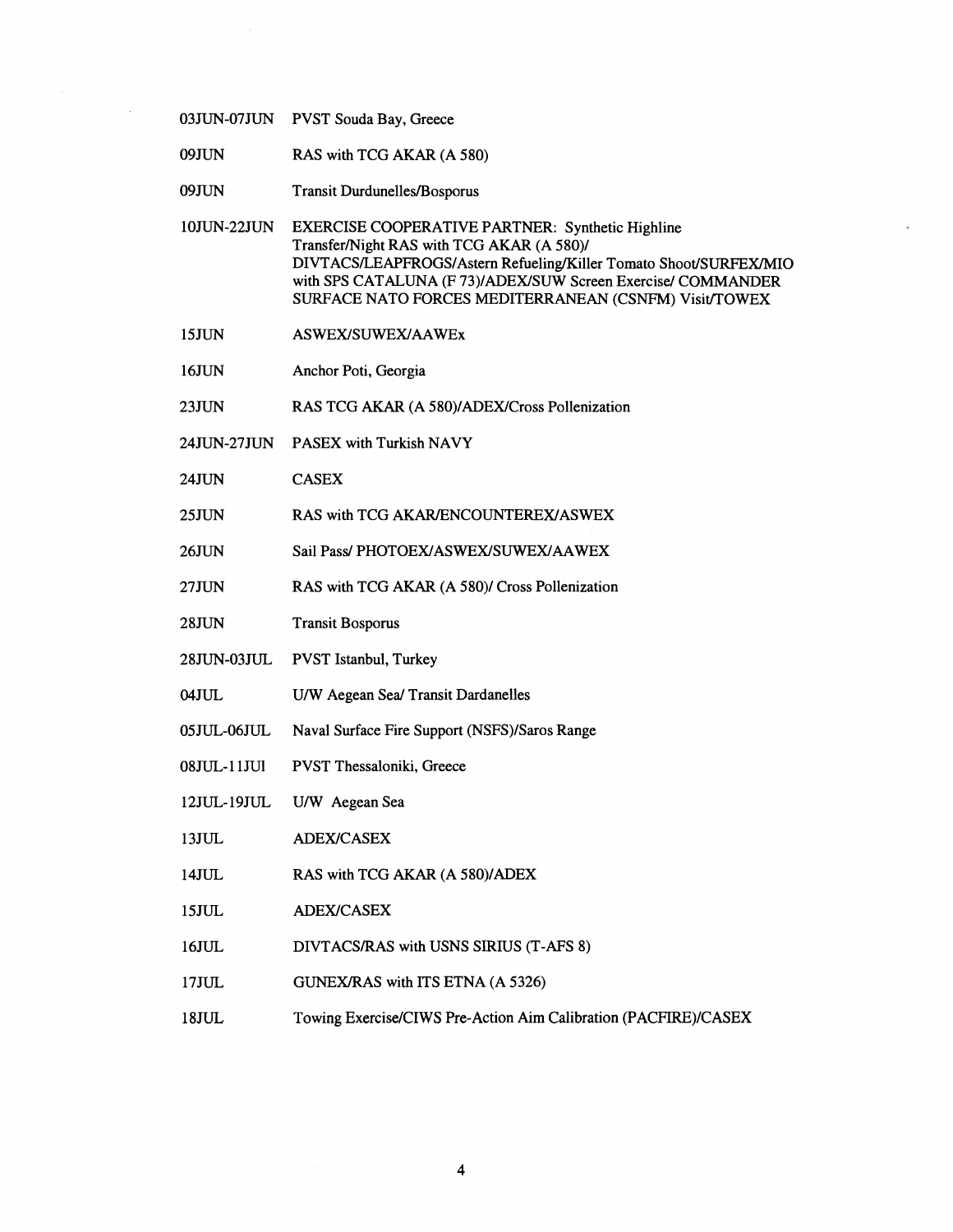- 19JUL Sail Pass with ITS AUDACE
- 20JUL-24JUL INPT Palermo, Sicily

 $\bar{z}$ 

- 24JUL Commence STANDING NAVAL FORCES MEDITERRANEAN (SNFM) Summer Dispersal/ Independent Steaming Exercise (ISE)
- 25JUL-26JUL U/W Central Mediterranean
- 26JUL Half Way Day Celebration
- 27JUL-31JUL INPT Trieste, Italy
- 01AUG-06AUG U/W Adriatic Sea
- 02AUG ITT Drill
- 03AUG RAS with USNS **LARAMIE** (T-A0 203)
- O5AUG COMMANDER SIXTH FLEET Visit
- 07AUG- 16AUG INPT Gaeta, Italy
- 1 lAUG COMDESRON EIGHTEEN Embarks
- 15AUG-19AUG Mid-Cycle Assessment (MCA)
- 18AUG ASWISUWIAAW Exercises
- 17AUG-2 1AUG U/W West Mediterranean Sea
- 19AUG COMDESRON EIGHTEEN Debarks
- 21 AUG RAS with USNS LEROY GRUMMAN (T-AO 195)/ Transit Straits of Bonafaccio
- 22AUG-26AUG INPT Marseille, France
- 27AUG-28AUG U/W West Mediterranean Sea
- 29AUG-01SEP INPT Malaga, Spain
- 02SEP-OSSEP U/W Mediterranean Sea
- 03SEP Rejoin SNFM At Sea/ ENCOUNTEREX /Simulated ADEX/ ITT (CBR) Drill/Simulate CASEX (SIMCASEX)/ Simulate SURFEX (SIMSURFEX)
- 04SEP Advanced DIVTACS/ SIMCASEX/ SIMSURFEX/ ENCOUNTEREX
- 05 SEP SIMADEX/ SIMCASEX/ LINKEX
- 06SEP-10SEP INPT Devonport, United Kingdom
- 08SEP SNFM COC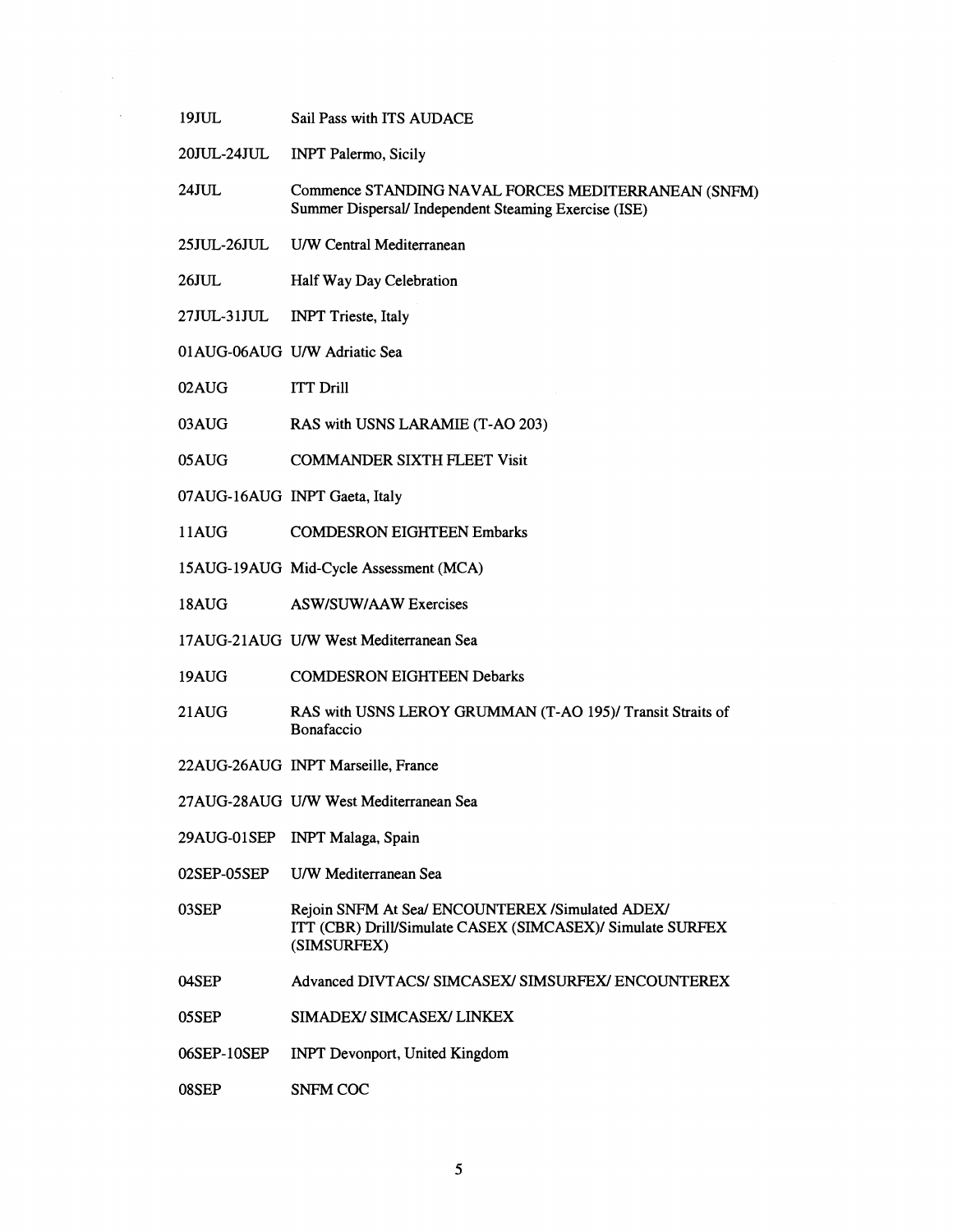11 SEP Emergency Sortie From Devonport Due To Terrorist Attacks In New York and Washington 11SEP-20SEP U/W English Channel- Operating In Flag Officer at Sea (FOST) Area While Remainder Of SNFM Group Remained INPT Devonport 13SEP ETT- Chemical Attack Drill 17SEP Sail Pass with FGS LUGJENS 17SEP RAS 18SEP DIVTACS/ASWEX 19SEP ADEW LEAPFROGSIRAS 2OSEP FOST Weekly War1 Advanced DIVTACSI Moor Devonport, United Kingdom 21SEP INPT Devonport, United Kingdom 22SEP-090CT U/W Atlantic 24SEP COMMANDER, STANDING NAVAL FORCES MEDITERRANEAN Visit/RAS 24SEP ETT Drills- MLCWSIMCHOL 25SEP ENCOUNTEREX with STANDING NAVAL FORCES ALTANTIC (SNFL) 26SEP PHOTOEX/ADEX/RAS/ENCOUNTEREX 27SEP CASEWGUNEX 28SEP ADEWCASEWADVANCED DIVTACS 29SEP RAS 01 OCT DIVTACS/ENCOUNTEREX 020CT Turnover SNFM Duties with USS ELROD (FFG 55) At Sea 020CT Sail Pass with SNFM 04OCT ITT Drill 050CT Rendezvous with COMDESRON EIGHTEEN 05OCT COMDESRON EIGHTEEN/P-COMDESRON EIGHTEEN Visit 060CT COMDESRON EIGHTEEN COC (Off Of Augusta Bay) 100CT-120CT INPT Rota, Spain 130CT-240CT U/W East Atlantic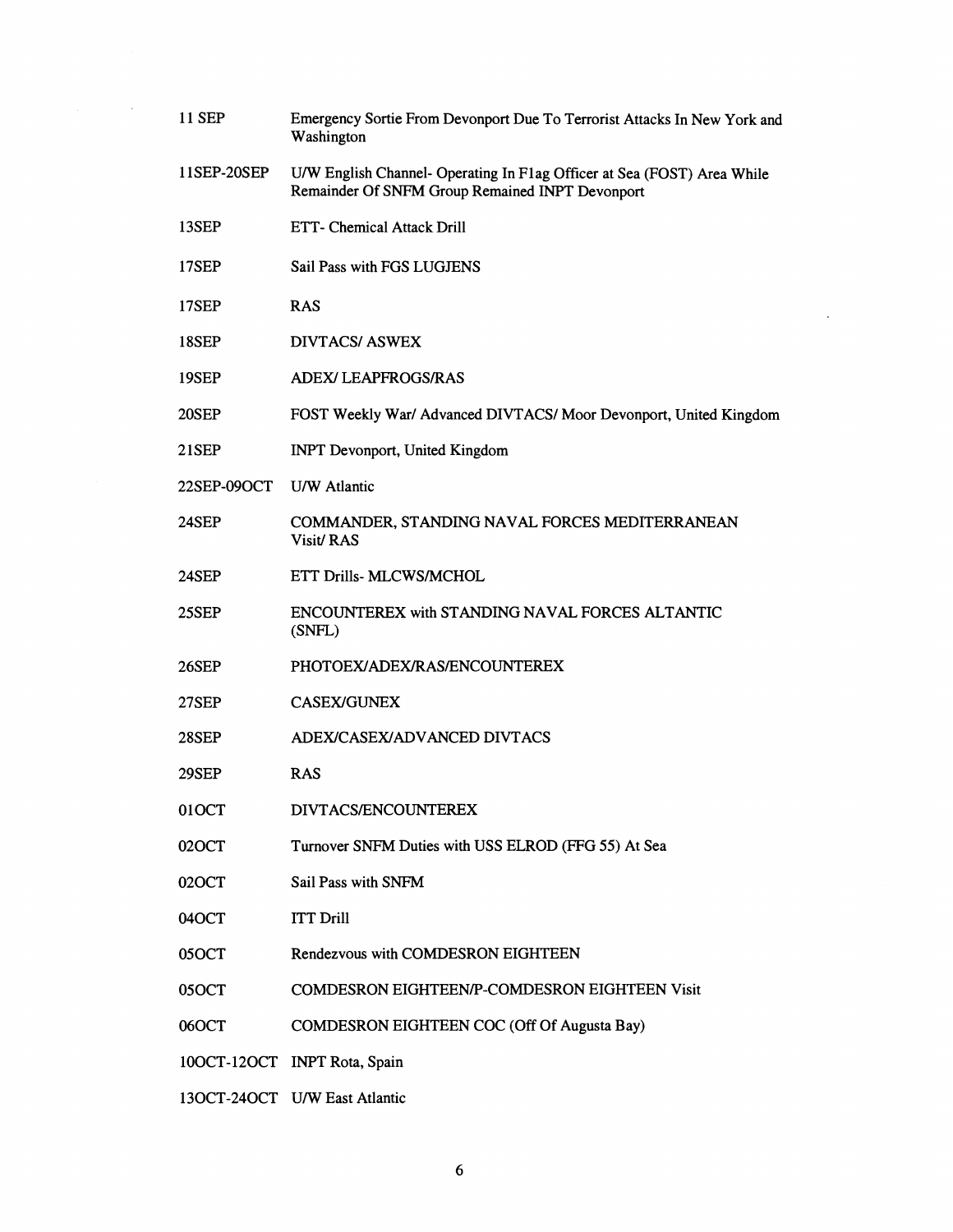| 13OCT              | <b>OUTCHOP SIXTH FLEET/ INCHOP SECOND FLEET</b>                             |
|--------------------|-----------------------------------------------------------------------------|
| 15 <sub>O</sub> CT | <b>AWEX</b>                                                                 |
| 180CT              | ETT Drills- MCFED/MCPTO/MCGGO                                               |
| 20OCT              | <b>RAS</b>                                                                  |
| 240CT              | RAS/ Damn-Near Day/ Channel Fever                                           |
| 25 <sub>O</sub> CT | Return to Home Port (RTHP)-Norfolk Naval Station,<br>Norfolk, Virginia      |
| 25OCT-03DEC        | INPT Norfolk Naval Station-Post Deployment Leave and Upkeep<br>Period       |
|                    | 04DEC-07DEC U/W VACAPES (DESRON EIGHTEEN Group Sail)                        |
| 06DEC              | RAS with USNS BIG HORN (T-AO 198)/DIVTACS/CATAS                             |
|                    | 07DEC-11DEC INPT Norfolk Naval Station, Norfolk, Virginia                   |
|                    | 12DEC-13DEC U/W Naval Weapons Station, Yorktown, Virginia (AMMO<br>OFFLOAD) |
|                    | 14DEC-31DEC INPT Norfolk Naval Station, Norfolk, Virginia                   |
|                    | 19DEC-31DEC Holiday Leave and Upkeep Period                                 |

## 3. Narrative 2001

 $\sim$ 

USS GONZALEZ (DDG 66) began 2001 with preparations for her deployment by participating in Composite Unit Exercises (COMPTUEX A), which consisted of close formation maneuvering and various other drills to prepare her for the year ahead. These exercises culminated in a visit by the Commander, Naval Surface Forces Atlantic (COMNAVSURFLANT). Following in February and March, GONZALEZ engaged in COMPTUEX B and Joint Task Force Exercises (JTFEX). GONZALEZ also trained with her sister ships in Destroyer Squadron Eighteen before the April deployment. On 25 April GONZALEZ departed from Portsmouth Naval Shipyard to become a member of the Surface Naval Forces Mediterranean (SNFM). GONZALEZ' 6 month SNFM deployment would give Her 12 port visits in 6 different allied nations.

A Change of Command took place onboard GONZALEZ in late May during a port visit in Toulon, France. The crew welcomed CDR Andrew A. King as their new Commanding Officer while saying farewell to the departing Commanding Officer, CDR Patrick E. O'Rourke. In June LCDR William P. McKinley relieved LCDR Kenneth Krogman as Executive Officer onboard GONZALEZ.

Attached to SNFM, GONZALEZ participated in Exercise Trident D'Or and Exercise Cooperative Partner. These exercises included divisional tactics, gunnery exercises, anti-submarine warfare exercises, air defense exercises, and communications drills. While working with the navies of Great Britain, Spain, Germany, Turkey, Greece, and Italy, "cross-poll's" occurred. During these "cross-pollenizations", GONZALEZ crew members would "cross-deck" to other SNFM Ships, and spend time among their respective crews, engaging in a cultural exchange and learning the daily routine of their European counterparts.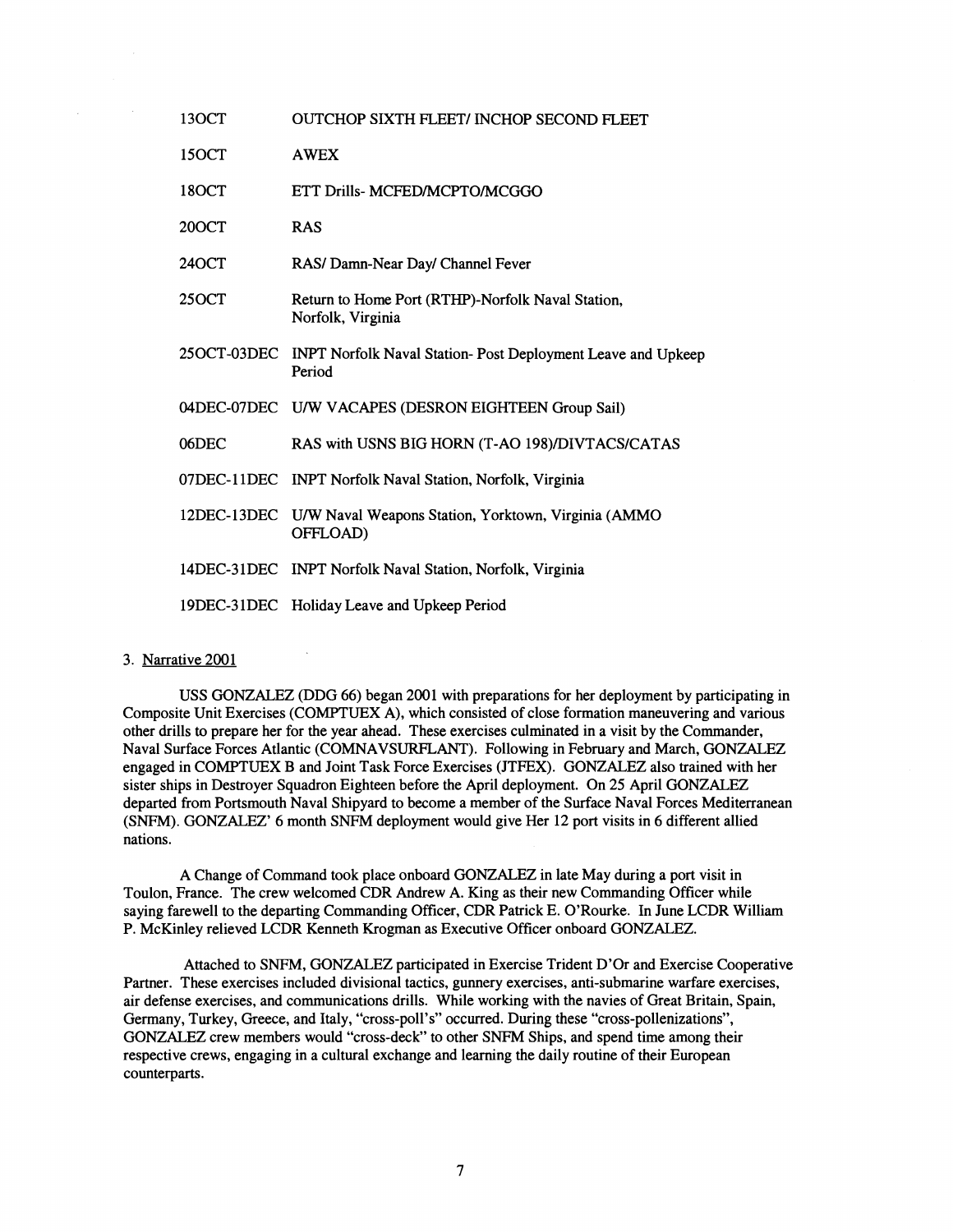While moored in Plymouth, England, GONZALEZ learned of the September 11<sup>th</sup> terrorist attacks on New York and Washington, D.C. GONZALEZ recalled all personnel and put out to sea off the coast of Plymouth, England awaiting mission tasking. With the overwhelming support of our European Allies GONZALEZ continued operations with SNFM. Shortly after the September 11" attacks, the German Warship LUTJENS (D 185) rendered honors to both the USS WINSTON S. CHURCHILL (DDG 81) and GONZALEZ. Crews proudly manned the rails of their ships, as LUTJENS steamed passed displaying the American flag at half-mast and a banner that simply read "We Stand By You."

After September 11<sup>th</sup> the operational tempo of GONZALEZ increased. GONZALEZ participated in many air defense exercises, encounter exercises, "leapfrogs", divisional tactics, gunnery exercises, replenishments at sea, and a flag officer sea training (FOST) weekly war.

A SNFM turnover with the USS ELROD (FFG **55)** marked the beginning of GONZALEZ' trans-Atlantic return home. Upon return to homeport, GONZALEZ entered a post-deployment leave and upkeep period. Just before the holiday stand down GONZALEZ participated in Destroyer Squadron Eighteen's Group Sail, engaging in Divisional Tactics and other group evolutions. For her efforts "Beyond the Call,"

GONZALEZ was awarded the Battle Efficiency award within Destroyer Squadron Eighteen for 2001.<br>
MARKING